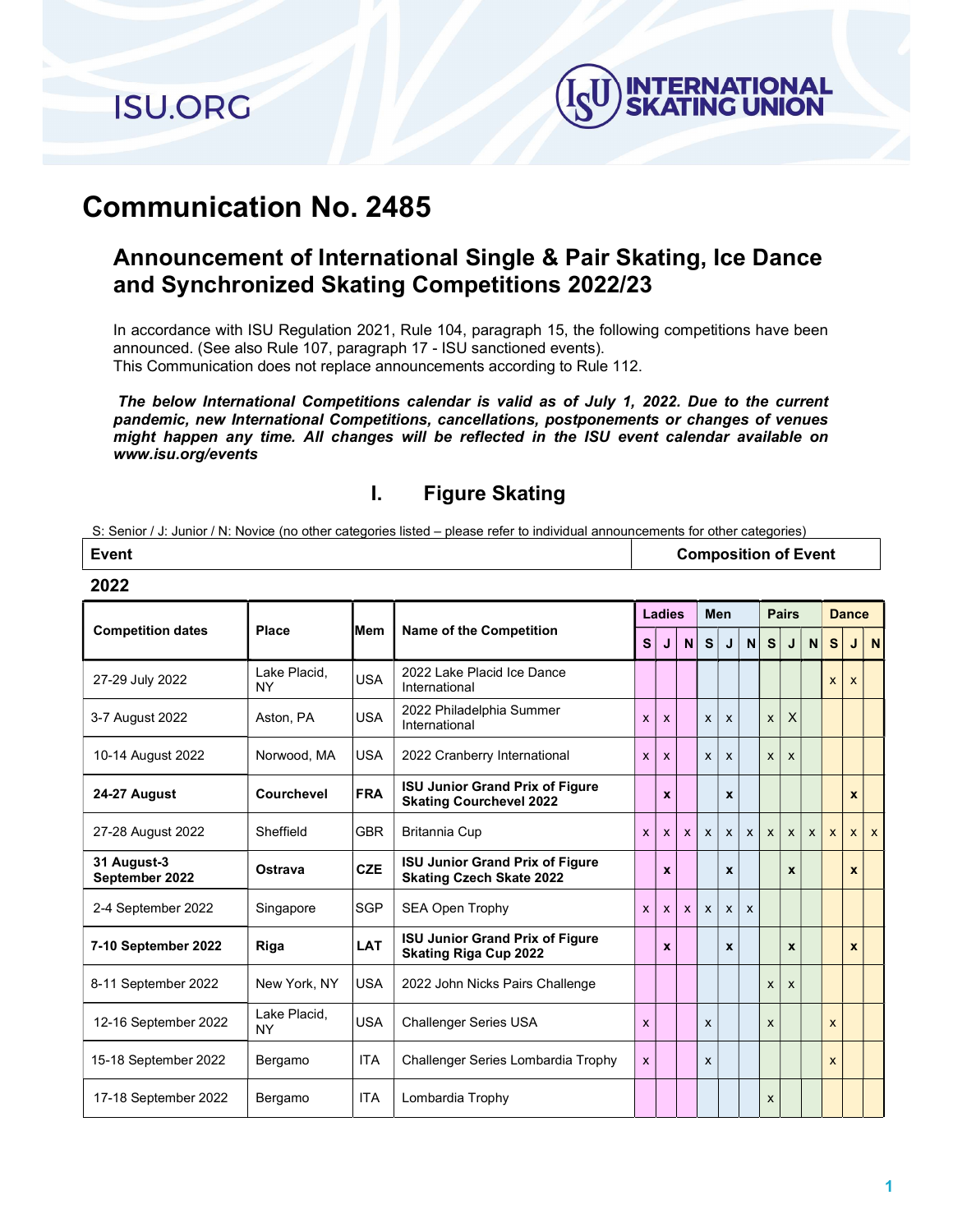|                                  |                          |            |                                                                                         |                           | <b>Ladies</b>             |                           |                           | Men                |                           |   | <b>Pairs</b> |                           |                           | <b>Dance</b>              |                           |
|----------------------------------|--------------------------|------------|-----------------------------------------------------------------------------------------|---------------------------|---------------------------|---------------------------|---------------------------|--------------------|---------------------------|---|--------------|---------------------------|---------------------------|---------------------------|---------------------------|
| <b>Competition dates</b>         | <b>Place</b>             | Mem        | <b>Name of the Competition</b>                                                          | $\mathbf{s}$              | J                         | $\mathbf N$               | S                         | J                  | $\boldsymbol{\mathsf{N}}$ | S | J            | $\boldsymbol{\mathsf{N}}$ | S                         | J                         | N                         |
| 21-24 September 2022             | Yerevan                  | <b>ARM</b> | <b>ISU Junior Grand Prix of Figure</b><br><b>Skating Armenian Cup 2022</b>              |                           | $\boldsymbol{x}$          |                           |                           | $\pmb{\mathsf{x}}$ |                           |   |              |                           |                           | $\mathbf{x}$              |                           |
| 21-24 September 2022             | Oberstdorf               | <b>GER</b> | Challenger Series Nebelhorn Trophy<br>2022                                              | $\mathsf{x}$              |                           |                           | X                         |                    |                           | X |              |                           | X                         |                           |                           |
| 28 September - 1<br>October 2022 | Grenoble                 | <b>FRA</b> | <b>ISU Junior Grand Prix of Figure</b><br><b>Skating Grenoble 2022</b>                  |                           | $\boldsymbol{x}$          |                           |                           | X                  |                           |   | $\mathbf{x}$ |                           |                           | $\mathbf{x}$              |                           |
| 29 September - 1 October<br>2022 | Bratislava               | <b>SVK</b> | Challenger Series Ondrei Nepela<br>Memorial 2022                                        | $\overline{\mathsf{x}}$   |                           |                           | $\boldsymbol{\mathsf{x}}$ |                    |                           |   |              |                           | $\mathsf{x}$              |                           |                           |
| 5-8 October 2022                 | Gdansk                   | <b>POL</b> | <b>ISU Junior Grand Prix of Figure</b><br><b>Skating Baltic Cup 2022</b>                |                           | X                         |                           |                           | X                  |                           |   | $\mathbf{x}$ |                           |                           | $\pmb{\mathsf{x}}$        |                           |
| 5-9 October 2022                 | Espoo                    | <b>FIN</b> | Challenger Series Finlandia Trophy<br>2022                                              | $\boldsymbol{\mathsf{x}}$ |                           |                           | X                         |                    |                           | X |              |                           | X                         |                           |                           |
| 8 October 2022                   | Saitama                  | JPN        | Japan Open Figure Skating 2022                                                          | $\mathsf{x}$              |                           |                           | X                         |                    |                           |   |              |                           |                           |                           |                           |
| 12-15 October 2022               | Egna-<br><b>Neumarkt</b> | <b>ITA</b> | <b>ISU Junior Grand Prix of Figure</b><br><b>Skating Egna/Neumarkt 2022</b>             |                           | X                         |                           |                           | X                  |                           |   |              |                           |                           | $\boldsymbol{x}$          |                           |
| 13-16 October 2022               | <b>Budapest</b>          | <b>HUN</b> | <b>Challenger Series Budapest Trophy</b>                                                | X                         |                           |                           | X                         |                    |                           |   |              |                           | $\boldsymbol{\mathsf{x}}$ |                           |                           |
| 13-16 October 2022               | <b>Budapest</b>          | <b>HUN</b> | <b>Budapest Trophy</b>                                                                  |                           | X                         |                           |                           | X                  |                           | X | X            |                           |                           | $\mathsf{x}$              |                           |
| 15-16 October 2022               | Dundee                   | <b>GBR</b> | <b>Tayside Trophy</b>                                                                   | $\mathsf{x}$              | X                         | $\boldsymbol{\mathsf{x}}$ | $\boldsymbol{\mathsf{x}}$ | $\pmb{\chi}$       | x                         | X | X            | X                         |                           |                           |                           |
| 18-23 October 2022               | Nice                     | <b>FRA</b> | Trophée Métropole Nice Côte d'Azur                                                      | $\boldsymbol{\mathsf{x}}$ | $\boldsymbol{\mathsf{x}}$ |                           | X                         | X                  |                           | X | X            |                           | X                         | $\boldsymbol{\mathsf{x}}$ |                           |
| 19-23 October 2022               | Torun                    | POL        | Mentor Torun Cup                                                                        | $\boldsymbol{\mathsf{x}}$ | X                         | X                         | $\boldsymbol{\mathsf{x}}$ | $\pmb{\chi}$       | $\boldsymbol{\mathsf{x}}$ |   |              |                           | X                         | $\boldsymbol{x}$          | $\boldsymbol{\mathsf{x}}$ |
| 21-23 October 2022               | Norwood, MA              | <b>USA</b> | <b>ISU Grand Prix of Figure Skating</b><br>2022 Skate America                           | $\mathbf x$               |                           |                           | $\boldsymbol{x}$          |                    |                           | X |              |                           | X                         |                           |                           |
| 26-29 October 2022               | <b>Nur Sultan</b>        | KAZ        | <b>Challenger Series Denis Ten</b><br><b>Memorial Challenge</b>                         | $\mathsf{x}$              |                           |                           | $\boldsymbol{\mathsf{x}}$ |                    |                           |   |              |                           | X                         |                           |                           |
| 26-29 October 2022               | <b>Nur Sultan</b>        | KAZ        | Denis Ten Memorial Challenge                                                            |                           | X                         |                           |                           | X                  |                           |   | X            |                           |                           | $\boldsymbol{x}$          |                           |
| 26-29 October 2022               | Trnava                   | <b>SVK</b> | 14th Tirnavia Ice Cup                                                                   | X                         | X                         | X                         | X                         | X                  | X                         |   |              |                           |                           |                           |                           |
| 26-30 October 2022               | <b>Bucharest</b>         | ROU        | <b>Crystal Skate</b>                                                                    | X                         | $\mathsf{x}$              |                           | X                         | $\mathsf{x}$       |                           |   |              |                           |                           |                           |                           |
| 27-30 October 2022               | Mentana                  | <b>ITA</b> | Mezzaluna Cup                                                                           |                           |                           |                           |                           |                    |                           |   |              |                           | $\mathsf{x}$              | X                         | $\mathsf{x}$              |
| 28-30 October 2022               | Mississauga              | CAN        | <b>ISU Grand Prix of Figure Skating</b><br><b>Skate Canada 2022</b>                     | $\mathbf{x}$              |                           |                           | $\pmb{\mathsf{x}}$        |                    |                           | X |              |                           | $\boldsymbol{x}$          |                           |                           |
| 2-6 November 2022                | Riga                     | LAT        | Volvo Open Cup 47th                                                                     | X                         | x                         |                           | X                         | X                  |                           |   |              |                           | X                         | X                         |                           |
| 4-6 November 2022                | <b>Angers</b>            | <b>FRA</b> | <b>ISU Grand Prix of Figure Skating</b><br>Internationaux de France de<br>Patinage 2022 | $\boldsymbol{x}$          |                           |                           | $\pmb{\mathsf{x}}$        |                    |                           | X |              |                           | $\boldsymbol{x}$          |                           |                           |
| 8-13 November 2022               | Tallinn                  | <b>EST</b> | Tallinn Trophy 2022                                                                     | X                         | X                         |                           | X                         | X                  |                           | X | X            |                           | $\mathsf{x}$              | $\mathsf{x}$              |                           |
| 9-12 November 2022               | Graz                     | <b>AUT</b> | Challenger Series Icechallenge 2022                                                     | $\boldsymbol{\mathsf{x}}$ |                           |                           | x                         |                    |                           |   |              |                           | X                         |                           |                           |
| 9-12 November 2022               | Graz                     | <b>AUT</b> | Icechallenge 2022                                                                       |                           | X                         |                           |                           | X                  |                           |   |              |                           |                           | X                         |                           |
| 10-13 November 2022              | Olomuc                   | <b>CZE</b> | <b>Pavel Roman Memorial</b>                                                             |                           |                           |                           |                           |                    |                           |   |              |                           | X                         | X                         | $\mathsf{x}$              |
| 11-13 November 2022              | <b>TBA</b>               | <b>TBA</b> | <b>ISU Grand Prix of Figure Skating</b><br>2022                                         | $\mathbf x$               |                           |                           | $\pmb{\mathsf{x}}$        |                    |                           | x |              |                           | $\pmb{\mathsf{x}}$        |                           |                           |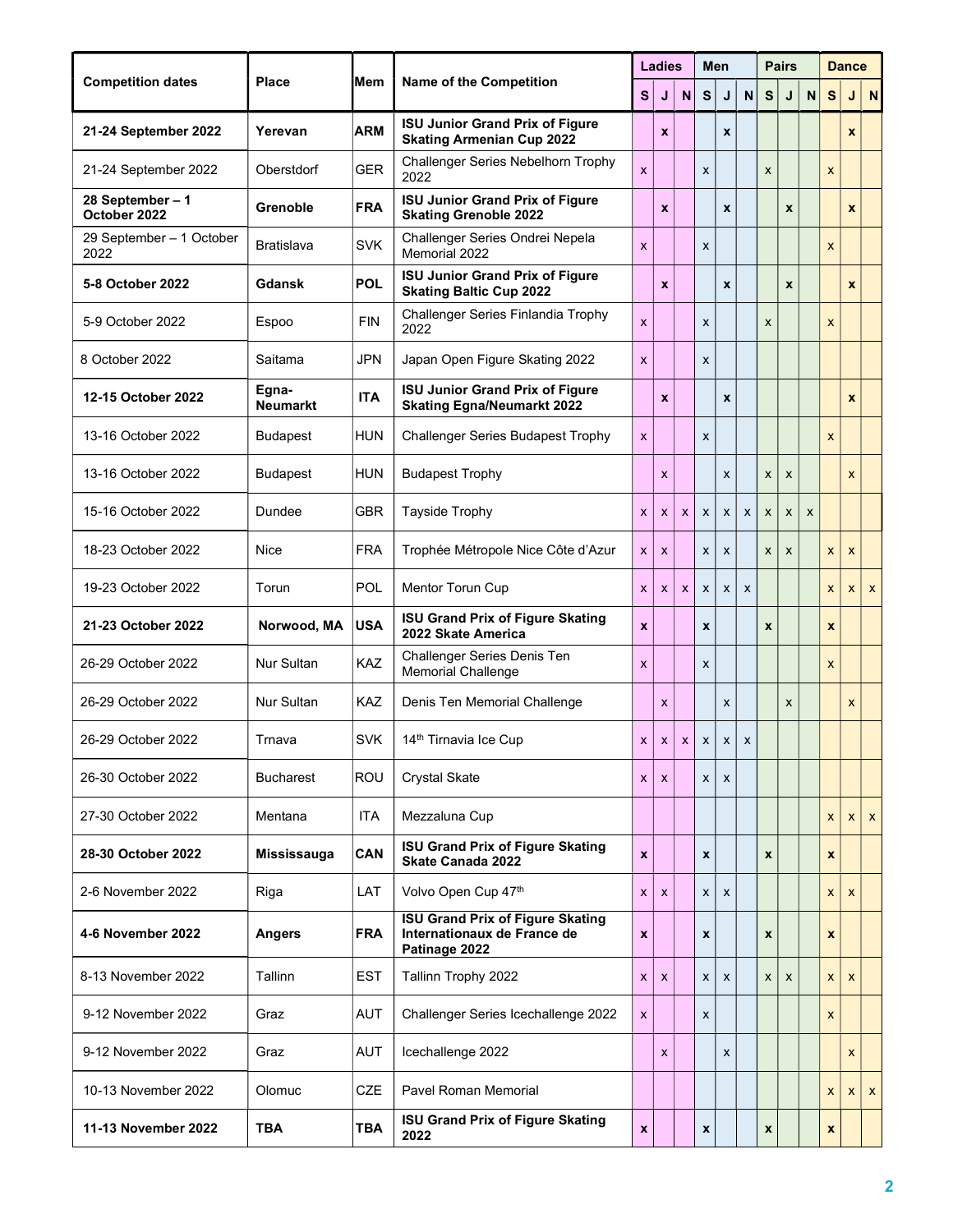|                                |                  |            |                                                               | <b>Ladies</b>             |                           |                           |                    | Men                       |              |              |              | <b>Pairs</b> |                    |                    |                           | <b>Dance</b> |  |
|--------------------------------|------------------|------------|---------------------------------------------------------------|---------------------------|---------------------------|---------------------------|--------------------|---------------------------|--------------|--------------|--------------|--------------|--------------------|--------------------|---------------------------|--------------|--|
| <b>Competition dates</b>       | <b>Place</b>     | iMem       | <b>Name of the Competition</b>                                | $\mathbf{s}$              | J                         | N                         | $\mathbf{s}$       | J                         | $\mathbf N$  | S            | J            | N            | S                  |                    | N                         |              |  |
| 15-20 November 2022            | Celje            | <b>SLO</b> | Skate Celje 2022                                              | X                         | X                         | $\mathsf{x}$              | X                  | $\boldsymbol{\mathsf{x}}$ | X            |              |              |              |                    |                    |                           |              |  |
| 15-20 November 2022            | Sofia            | <b>BUL</b> | Denkova-Stavinski Cup                                         | $\boldsymbol{\mathsf{x}}$ | $\boldsymbol{\mathsf{x}}$ | $\mathsf{x}$              | X                  | $\boldsymbol{\mathsf{x}}$ | $\mathsf{x}$ |              |              |              |                    |                    |                           |              |  |
| 16-20 November 2022            | Canillo          | <b>AND</b> | Open d'Andorra 2022                                           | $\mathsf{x}$              | $\mathsf{x}$              | $\mathsf{x}$              | $\mathsf{x}$       | $\boldsymbol{\mathsf{x}}$ | $\mathsf{x}$ |              |              |              | $\mathsf{x}$       | $\mathsf{x}$       | $\boldsymbol{\mathsf{x}}$ |              |  |
| 18-20 November 2022            | Sapporo          | <b>JPN</b> | <b>ISU Grand Prix of Figure Skating</b><br>NHK Trophy 2022    | $\mathbf{x}$              |                           |                           | $\pmb{\mathsf{x}}$ |                           |              | $\mathbf{x}$ |              |              | $\boldsymbol{x}$   |                    |                           |              |  |
| 17-20 November 2022            | Warsaw           | POL        | Challenger Series Warsaw Cup                                  | X                         |                           |                           | X                  |                           |              | X            |              |              | X                  |                    |                           |              |  |
| 24-27 November 2022            | Dortmund         | <b>GER</b> | NRW Trophy 2022                                               | $\mathsf{x}$              | X                         | X                         | X                  | $\boldsymbol{\mathsf{x}}$ | $\mathsf{x}$ |              |              |              | $\mathsf{x}$       | X                  | $\mathsf{x}$              |              |  |
| 25-27 November 2022            | <b>TBA</b>       | <b>TBA</b> | <b>ISU Grand Prix of Figure Skating</b><br>2022               | $\mathbf{x}$              |                           |                           | $\pmb{\mathsf{x}}$ |                           |              | X            |              |              | $\boldsymbol{x}$   |                    |                           |              |  |
| 25-27 November 2022            | Courmayeur       | <b>ITA</b> | Mont Blanc Trophy                                             | $\mathbf{x}$              | X                         | X                         | $\mathsf{x}$       | $\boldsymbol{\mathsf{x}}$ | $\mathsf{x}$ | X            | $\mathsf{x}$ | X            |                    |                    |                           |              |  |
| 28 November-4<br>December 2022 | <b>Budapest</b>  | <b>HUN</b> | Santa Claus                                                   | $\mathsf{x}$              | X                         | $\mathsf{x}$              | X                  | $\boldsymbol{\mathsf{x}}$ | $\mathsf{x}$ |              |              |              | $\mathsf{x}$       | $\mathsf{x}$       | $\mathsf{x}$              |              |  |
| 29 November-3<br>December 2022 | Istanbul         | <b>TUR</b> | Bosphorus Cup 2022                                            | X                         | X                         | $\mathsf{x}$              | $\mathsf{x}$       | $\boldsymbol{\mathsf{x}}$ | X            |              |              |              | X                  | $\mathsf{x}$       | $\mathsf{x}$              |              |  |
| 5-9 December 2022              | Hong Kong        | <b>HKG</b> | Asian Open Figure Skating Trophy                              | $\mathsf{x}$              | $\mathsf{x}$              | $\mathsf{x}$              | $\mathsf{x}$       | $\boldsymbol{\mathsf{x}}$ | $\mathsf{x}$ | $\mathsf{x}$ |              |              | X                  |                    |                           |              |  |
| 7-10 December 2022             | Zagreb           | <b>CRO</b> | Challenger Series - 54 <sup>th</sup> Golden Spin<br>of Zagreb | $\mathsf{x}$              |                           |                           | X                  |                           |              | X            |              |              | X                  |                    |                           |              |  |
| 7-10 December 2022             | Zagreb           | <b>CRO</b> | 54th Golden Spin of Zagreb                                    |                           | X                         |                           |                    | X                         |              |              | X            |              |                    | $\mathsf{x}$       |                           |              |  |
| 8-11 December 2022             | <b>Torino</b>    | <b>ITA</b> | <b>ISU Grand Prix of Figure Skating</b><br><b>Final 2022</b>  | $\mathbf{x}$              | $\boldsymbol{x}$          |                           | <b>x</b>           | $\boldsymbol{x}$          |              | X            | $\pmb{\chi}$ |              | $\pmb{\mathsf{x}}$ | $\pmb{\mathsf{x}}$ |                           |              |  |
| 8-11 December 2022             | <b>Bucharest</b> | <b>ROU</b> | Magic Christmas Cup                                           | X                         | X                         |                           | X                  | $\boldsymbol{\mathsf{x}}$ |              |              |              |              |                    |                    |                           |              |  |
| 16-18 December 2022            | Riga             | LAT        | Latvia Trophy 2022                                            | X                         | <b>X</b>                  | $\boldsymbol{\mathsf{x}}$ | X                  | $\boldsymbol{\mathsf{x}}$ | X            |              |              |              |                    |                    |                           |              |  |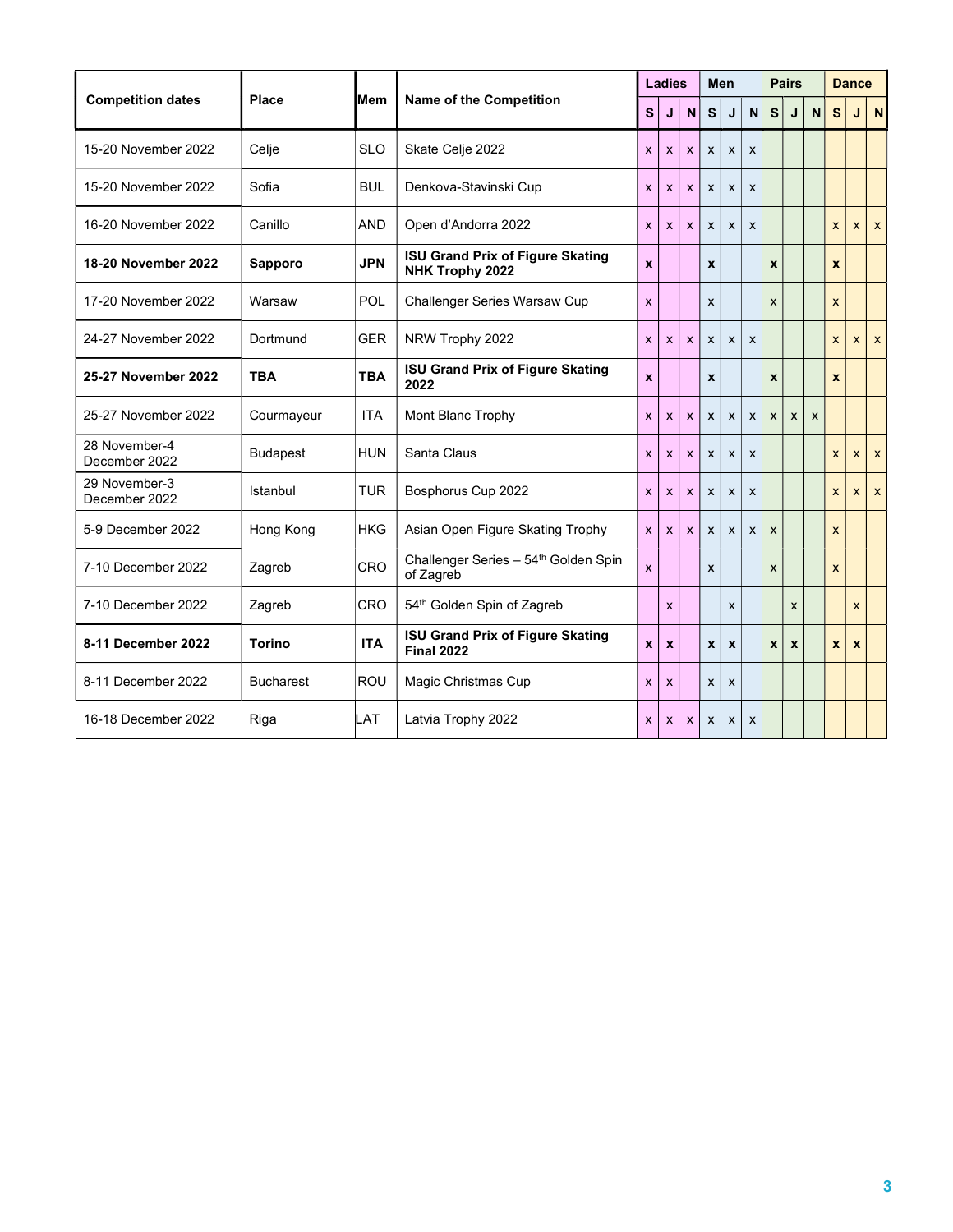|                               |                  |            |                                                                        |                           | <b>Ladies</b>             |                           |                    | Men              |                           |                           | <b>Pairs</b>     |                    |                    | <b>Dance</b>     |                           |
|-------------------------------|------------------|------------|------------------------------------------------------------------------|---------------------------|---------------------------|---------------------------|--------------------|------------------|---------------------------|---------------------------|------------------|--------------------|--------------------|------------------|---------------------------|
| <b>Competition dates</b>      | <b>Place</b>     | iMem       | <b>Name of the Competition</b>                                         | S                         | J                         | N                         | S                  | J                | $\mathsf{N}$              | S                         | J                | $\mathsf{N}$       | S                  | J                | N                         |
| 11-15 January 2023            | <b>Bucharest</b> | <b>ROU</b> | <b>Edusport Trophy</b>                                                 | $\boldsymbol{\mathsf{x}}$ | $\boldsymbol{\mathsf{x}}$ | $\boldsymbol{\mathsf{x}}$ | X                  | X                | X                         |                           |                  |                    |                    |                  |                           |
| 13-15 January 2023            | Lake Placid, NY  | <b>USA</b> | World University Games 2023                                            | $\boldsymbol{\mathsf{x}}$ |                           |                           | X                  |                  |                           |                           |                  |                    |                    |                  |                           |
| 18-22 January 2023            | Belgrade         | <b>SRB</b> | 16th Europa Cup Skate Helena                                           | $\boldsymbol{\mathsf{x}}$ | X                         | $\mathsf{x}$              | X                  | X                | X                         |                           |                  |                    |                    |                  |                           |
| 20-22 January 2023            | Riga             | LAT        | Volvo Open Cup 48th                                                    | $\boldsymbol{\mathsf{x}}$ | X                         |                           | X                  | X                |                           |                           |                  |                    | X                  | X                |                           |
| 23-29 January 2023            | <b>Espoo</b>     | <b>FIN</b> | <b>ISU European Figure Skating</b><br><b>Championships 2023</b>        | $\boldsymbol{x}$          |                           |                           | $\pmb{\chi}$       |                  |                           | $\boldsymbol{x}$          |                  |                    | X                  |                  |                           |
| 27-29 January 2023            | Merano           | <b>ITA</b> | Merano Ice Trophy - Memorial<br>Martina Barricelli                     | $\boldsymbol{\mathsf{x}}$ | $\boldsymbol{\mathsf{x}}$ | $\boldsymbol{\mathsf{x}}$ | $\pmb{\chi}$       | X                | X                         |                           |                  |                    |                    |                  |                           |
| 31 January-5 February<br>2023 | Oberstdorf       | <b>GER</b> | Bavarian Open 2023                                                     | $\boldsymbol{\mathsf{x}}$ | $\boldsymbol{\mathsf{x}}$ | $\boldsymbol{\mathsf{x}}$ | $\pmb{\mathsf{X}}$ | X                | $\boldsymbol{\mathsf{x}}$ | $\boldsymbol{\mathsf{x}}$ | X                | X                  | X                  | X                | $\boldsymbol{\mathsf{x}}$ |
| 31 January-5 February<br>2023 | Sofia            | <b>BUL</b> | Sofia Trophy                                                           | $\boldsymbol{\mathsf{x}}$ | $\boldsymbol{\mathsf{x}}$ | $\boldsymbol{\mathsf{x}}$ | $\pmb{\mathsf{X}}$ | X                | X                         |                           |                  |                    |                    |                  |                           |
| 1-5 February 2023             | Reykjavik        | <b>ISL</b> | Nordics Open at RIG                                                    | $\boldsymbol{\mathsf{x}}$ | $\boldsymbol{\mathsf{x}}$ | $\boldsymbol{\mathsf{x}}$ | $\pmb{\chi}$       | X                | X                         |                           |                  |                    |                    |                  |                           |
| 3-5 February 2023             | Bergamo          | ITA        | Icelab Cup                                                             | $\boldsymbol{\mathsf{x}}$ | $\boldsymbol{\mathsf{x}}$ | $\boldsymbol{\mathsf{x}}$ | $\pmb{\chi}$       | X                | $\boldsymbol{\mathsf{x}}$ | X                         | X                | $\pmb{\mathsf{x}}$ |                    |                  |                           |
| 4-5 February 2023             | Miskolc          | <b>HUN</b> | Jegrivag Cup                                                           | $\mathsf{x}$              | $\boldsymbol{\mathsf{x}}$ | $\boldsymbol{\mathsf{x}}$ | $\pmb{\chi}$       | X                | X                         |                           |                  |                    | X                  | X                | $\boldsymbol{\mathsf{x}}$ |
| 7-12 February 2023            | <b>TBA</b>       | <b>AUS</b> | <b>ISU Four Continents Figure Skating</b><br><b>Championships 2023</b> | $\boldsymbol{x}$          |                           |                           | $\pmb{\chi}$       |                  |                           | $\pmb{\mathsf{x}}$        |                  |                    | $\pmb{\mathsf{x}}$ |                  |                           |
| 9-12 February 2023            | Ljubljana        | <b>SLO</b> | Dragon Trophy & Tivoli Cup                                             | $\mathsf{x}$              | $\boldsymbol{\mathsf{x}}$ | $\boldsymbol{\mathsf{x}}$ | $\pmb{\chi}$       | X                | $\mathsf{x}$              |                           |                  |                    |                    |                  |                           |
| 9-12 February 2023            | Egna             | <b>ITA</b> | Egna Dance Trophy                                                      |                           |                           |                           |                    |                  |                           |                           |                  |                    | X                  | X                | $\boldsymbol{\mathsf{x}}$ |
| 9-12 February 2023            | Lodz             | POL        | Maria Olszewska Memorial                                               | $\boldsymbol{\mathsf{x}}$ | $\boldsymbol{\mathsf{x}}$ | $\boldsymbol{\mathsf{x}}$ | X                  | X                | $\boldsymbol{\mathsf{x}}$ | $\boldsymbol{\mathsf{x}}$ | X                | X                  | X                  | X                | $\boldsymbol{\mathsf{x}}$ |
| 14-18 February 2023           | Izmir            | <b>TUR</b> | Ephesos Cup 2023                                                       | $\boldsymbol{\mathsf{x}}$ | $\boldsymbol{\mathsf{x}}$ | X                         | X                  | X                | X                         |                           |                  |                    | X                  | X                | $\times$                  |
| 17-19 February 2023           | Sarajevo         | BIH        | Sarajevo Open 2023                                                     | $\mathsf{x}$              | $\boldsymbol{x}$          | $\mathsf{x}$              | X                  | X                | $\boldsymbol{\mathsf{x}}$ |                           |                  |                    | X                  | $\boldsymbol{x}$ | $\mathsf{x}$              |
| 22-26 February 2023           | <b>Bucharest</b> | <b>ROU</b> | <b>Bellu Memorial</b>                                                  | $\boldsymbol{\mathsf{x}}$ | X                         |                           | X                  | X                |                           |                           |                  |                    |                    |                  |                           |
| 23-26 February 2023           | Tallinn          | <b>EST</b> | <b>Tallink Hotels Cup</b>                                              | $\boldsymbol{\mathsf{x}}$ | X                         |                           | X                  | X                |                           |                           |                  |                    |                    |                  |                           |
| 23-26 February 2023           | Tilburg          | <b>NED</b> | Challenge Cup 2023                                                     | X                         | X                         | $\mathsf{x}$              | $\pmb{\chi}$       | X                | $\boldsymbol{\mathsf{x}}$ | $\boldsymbol{\mathsf{x}}$ | X                | X                  | X                  | X                |                           |
| 27 February-5 March<br>2023   | Calgary, AB      | CAN        | <b>ISU World Junior Figure Skating</b><br><b>Championships 2023</b>    |                           | $\pmb{\mathsf{x}}$        |                           |                    | $\boldsymbol{x}$ |                           |                           | $\boldsymbol{x}$ |                    |                    | $\boldsymbol{x}$ |                           |
| 17-19 March 2023              | Kockelsauer      | <b>LUX</b> | Coupe de Primtemps 2023                                                | $\boldsymbol{\mathsf{x}}$ | X                         | $\boldsymbol{\mathsf{x}}$ | $\pmb{\mathsf{X}}$ | X                | X                         |                           |                  |                    |                    |                  |                           |
| 18-19 March 2023              | Abu Dhabi        | <b>UAE</b> | Abu Dhabi Classic Figure Skating<br>Trophy                             | $\mathsf{x}$              | X                         | $\mathsf{x}$              | $\pmb{\chi}$       | X                | X                         |                           |                  |                    |                    |                  |                           |
| 20-26 March 2023              | <b>Saitama</b>   | <b>JPN</b> | <b>ISU World Figure Skating</b><br><b>Championships 2023</b>           | $\boldsymbol{x}$          |                           |                           | $\pmb{\mathsf{x}}$ |                  |                           | X                         |                  |                    | $\boldsymbol{x}$   |                  |                           |
| 6-9 April 2023                | Kranevo          | <b>BUL</b> | <b>Black Sea Ice Cup</b>                                               | $\boldsymbol{\mathsf{x}}$ | $\boldsymbol{\mathsf{x}}$ | $\boldsymbol{\mathsf{x}}$ | $\pmb{\chi}$       | X                | X                         |                           |                  |                    |                    |                  |                           |
| 7-9 April 2023                | Riga             | LAT        | Kurbada Cup 2023                                                       |                           | X                         | $\pmb{\mathsf{x}}$        |                    | X                | X                         |                           |                  |                    |                    |                  |                           |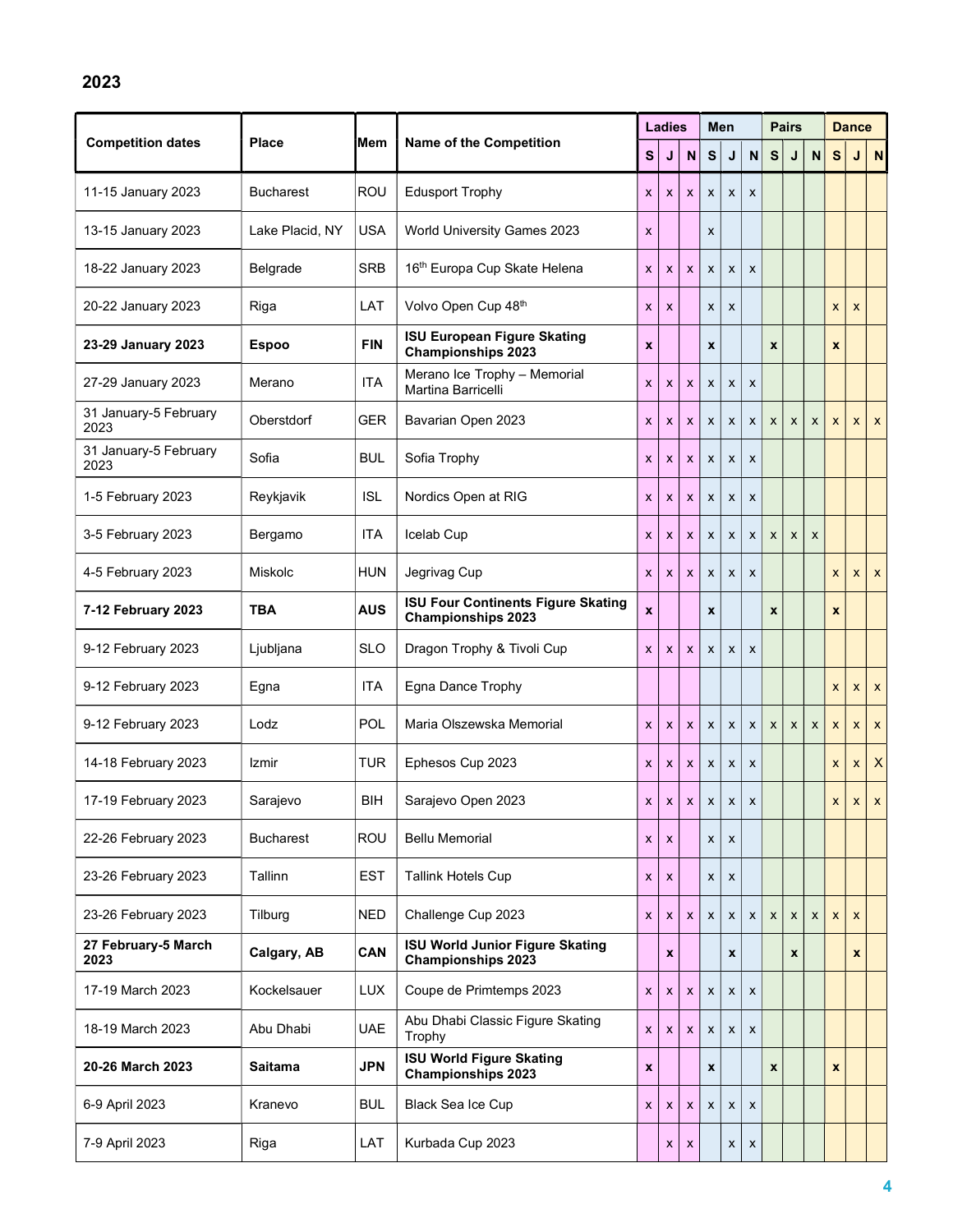|                          |                    |            |                                                     |              | Ladies       |                |                  | <b>Men</b>   |              |              | <b>Pairs</b> |              |                  | <b>Dance</b> |            |
|--------------------------|--------------------|------------|-----------------------------------------------------|--------------|--------------|----------------|------------------|--------------|--------------|--------------|--------------|--------------|------------------|--------------|------------|
| <b>Competition dates</b> | <b>Place</b>       | iMem       | <b>Name of the Competition</b>                      | <b>S</b>     | J            | N <sub>1</sub> | S                | J            | N            | S            | J            | N            | s                |              | $J$ N      |
| 12-16 April 2023         | Jesenice           | <b>SLO</b> | Triglav Trophy & Narcisa Cup                        | $\mathsf{x}$ | $\mathsf{x}$ | $\mathsf{x}$   | $\mathsf{x}$     | $\mathsf{x}$ | X            |              |              |              |                  |              |            |
| 13-16 April 2023         | Tokyo              | <b>JPN</b> | <b>ISU World Team Trophy</b>                        | $\mathbf{x}$ |              |                | $\boldsymbol{x}$ |              |              | X            |              |              | $\boldsymbol{x}$ |              |            |
| 13-16 April 2023         | Egna               | <b>ITA</b> | Egna Spring Trophy                                  | $\mathbf{x}$ | $\mathsf{x}$ | $\mathbf{x}$   | $\mathsf{x}$     | $\mathbf{x}$ | $\mathsf{x}$ |              |              |              |                  |              |            |
| 16-20 May 2023           | <b>Mexico City</b> | <b>MEX</b> | Mexico Cup 2023                                     | $\mathsf{x}$ | $\mathsf{x}$ | $\mathsf{x}$   | $\mathsf{x}$     | $\mathsf{x}$ | X            |              |              |              |                  |              |            |
| 17-19 May 2023           | Auckland           | <b>NZL</b> | Oceania International Figure Skating<br>Competition | $\mathbf{x}$ | $\mathsf{x}$ | $\mathbf{x}$   | $\mathsf{x}$     | $\mathsf{x}$ | $\mathsf{x}$ | $\mathsf{x}$ | $\mathsf{x}$ | $\mathsf{x}$ | $\mathsf{x}$     |              | $x \mid x$ |
| 9-12 June 2023           | Sydney             | <b>AUS</b> | Hollins Trophy International                        | $\mathsf{x}$ | $\mathsf{x}$ | $\mathsf{x}$   | $\mathsf{x}$     | $\mathsf{x}$ | $\mathsf{x}$ | $\mathsf{x}$ | $\mathsf{x}$ | $\mathsf{x}$ | $\mathbf{x}$     |              | $x \mid x$ |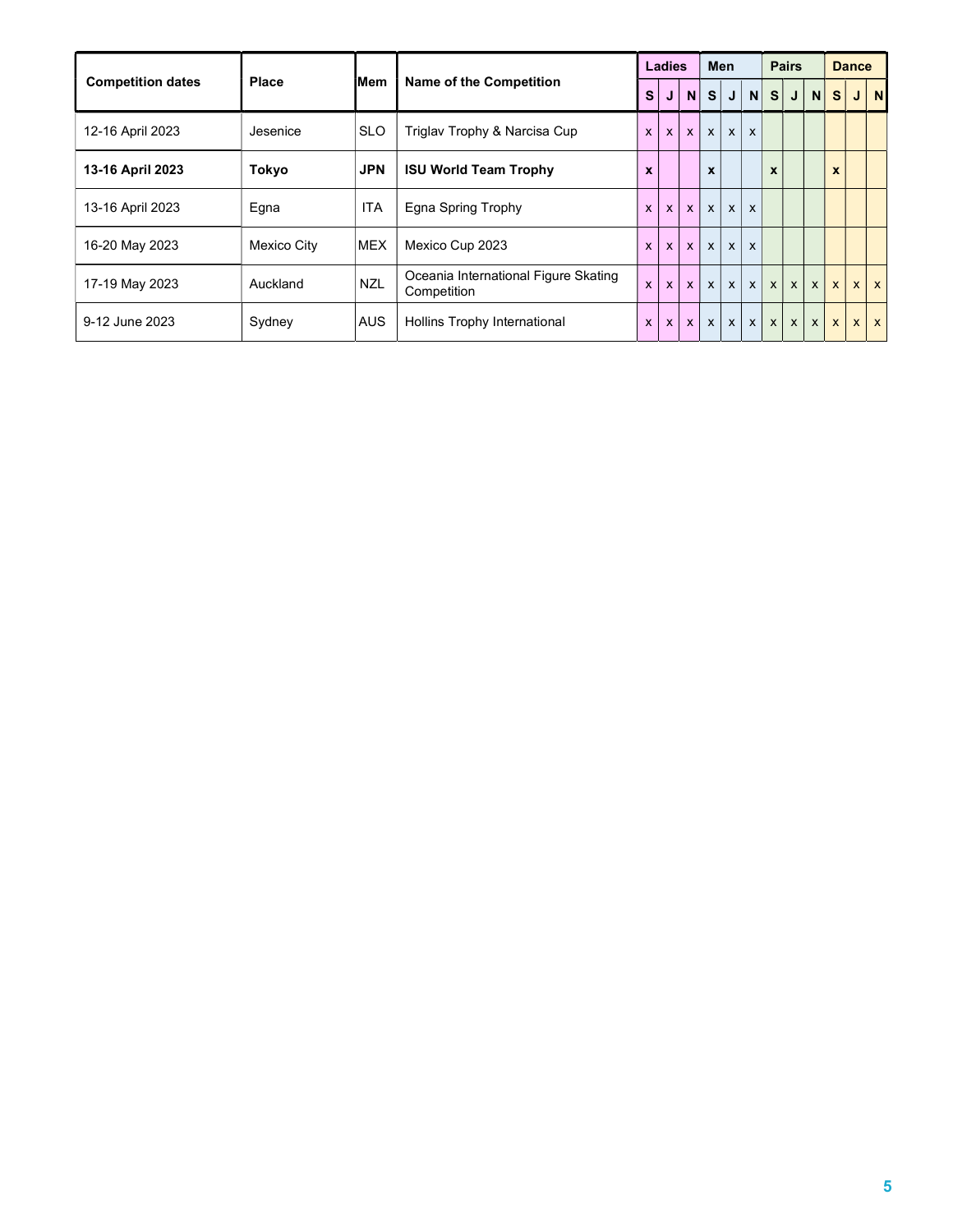## II – Synchronized Skating

S: Senior / J: Junior / N: Novice

Event **Composition of Event** 

#### 2022

|                          | Place        |            |                                        | Synchro |                           |                           |  |  |  |  |  |  |
|--------------------------|--------------|------------|----------------------------------------|---------|---------------------------|---------------------------|--|--|--|--|--|--|
| <b>Competition dates</b> |              | Mem.       | Name of the Competition                | S       | J                         | N                         |  |  |  |  |  |  |
| 26-28 August 2022        | Erina, NSW   | AUS        | <b>Sydney Synchronized Festival</b>    | X       | X                         | $\mathsf{x}$              |  |  |  |  |  |  |
| 8-13 November 2022       | Tallinn      | <b>EST</b> | Tallinn Trophy 2022                    | X       | X                         |                           |  |  |  |  |  |  |
| 8-11 December 2022       | Eindhoven    | <b>NED</b> | Lumière Cup 2022                       | X       | X                         | $\boldsymbol{\mathsf{x}}$ |  |  |  |  |  |  |
| 9-11 December 2022       | Brampton, ON | CAN        | Challenger Series Synchronized Skating | X       | X                         |                           |  |  |  |  |  |  |
| 15-17 December 2022      | Riga         | LAT        | Riga Amber Cup 2022                    | x       | $\boldsymbol{\mathsf{x}}$ | $\mathsf{x}$              |  |  |  |  |  |  |
| 17-18 December 2022      | <b>Brno</b>  | <b>CZE</b> | Santa Claus Cup                        | X       | $\mathbf{x}$              | $\mathsf{x}$              |  |  |  |  |  |  |
| 16-18 December 2022      | Dumfries     | <b>GBR</b> | Trophy d'Ecosse                        | x       | X                         | $\mathsf{x}$              |  |  |  |  |  |  |

#### 2023

|                          | Place                    |            |                                                                   |   | Synchro      |   |
|--------------------------|--------------------------|------------|-------------------------------------------------------------------|---|--------------|---|
| <b>Competition dates</b> |                          | Mem.       | <b>Name of the Competition</b>                                    | S | J            | N |
| 13-15 January 2023       | Neuchatel                | SUI        | Challenger Series Synchronized Skating Tissot<br>Neuchatel Trophy | x | x            |   |
| 13-15 January 2023       | Neuchatel                | SUI        | Tissot Neuchatel Trophy 2023                                      |   |              | X |
| 14-15 January 2023       | Nottingham               | <b>GBR</b> | <b>Britannia Cup</b>                                              | x | x            | X |
| 19-21 January 2023       | Salzburg                 | <b>AUT</b> | Challenger Series Synchronized Skating Mozart<br>Cup 2023         | X | X            |   |
| 27-29 January 2023       | Frölunda,<br>Gothenburg  | <b>SWE</b> | Challenger Series Synchronized Skating Leon<br>Lurje Trophy       | X | X            |   |
| 27-29 January 2023       | Frölunda,<br>Gothenburg  | <b>SWE</b> | Leon Lurje Trophy                                                 |   |              | X |
| 3-4 February 2023        | Rouen                    | <b>FRA</b> | French Cup 2023                                                   | x | x            | X |
| 9-11 February 2023       | Gdansk                   | POL        | <b>Hevelius Cup</b>                                               | x | x            | X |
| 10-11 February 2023      | Zagreb                   | <b>CRO</b> | Zagreb Snowflakes Trophy                                          | x | x            | X |
| 11-12 February 2023      | <b>Neuss</b>             | <b>GER</b> | Cup of Neuss for Synchronized Skating                             | X | $\mathsf{x}$ | X |
| 17-19 February 2023      | Sesto<br>San<br>Giovanni | <b>ITA</b> | Challenger Series Synchronized Skating Spriing<br>Cup             | X | x            |   |
| 3-5 March 223            | <b>Budapest</b>          | <b>HUN</b> | <b>Budapest Cup</b>                                               | x | x            | X |
| 3-6 March 2023           | Sheffield                | <b>GBR</b> | <b>Steel City Trophy</b>                                          | x | x            | X |